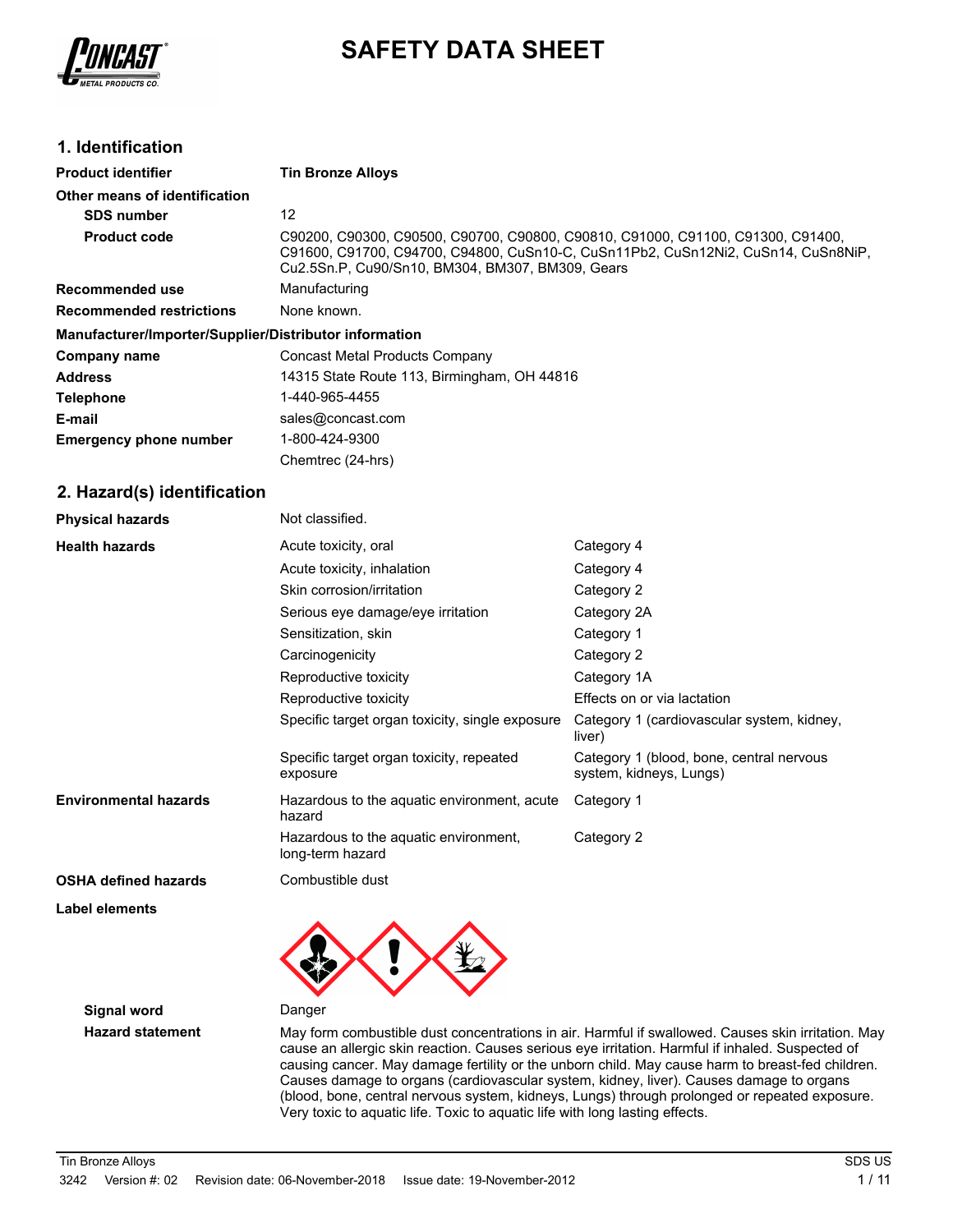| <b>Precautionary statement</b>               |                                                                                                                                                                                                                                                                                                                                                                                                                                                                                                                                                                                                                                                                                                                                                                                             |
|----------------------------------------------|---------------------------------------------------------------------------------------------------------------------------------------------------------------------------------------------------------------------------------------------------------------------------------------------------------------------------------------------------------------------------------------------------------------------------------------------------------------------------------------------------------------------------------------------------------------------------------------------------------------------------------------------------------------------------------------------------------------------------------------------------------------------------------------------|
| <b>Prevention</b>                            | Obtain special instructions before use. Do not handle until all safety precautions have been read<br>and understood. Prevent dust accumulation to minimize explosion hazard. Keep away from<br>heat/sparks/open flames/hot surfaces. - No smoking. Keep container tightly closed. Ground/bond<br>container and receiving equipment. Do not breathe dust/fume. Avoid contact during<br>pregnancy/while nursing. Wash thoroughly after handling. Do not eat, drink or smoke when using<br>this product. Use only outdoors or in a well-ventilated area. Contaminated work clothing must not<br>be allowed out of the workplace. Avoid release to the environment. Wear protective<br>gloves/protective clothing/eye protection/face protection. Observe good industrial hygiene<br>practices. |
| <b>Response</b>                              | If swallowed: Call a poison center/doctor if you feel unwell. Rinse mouth. If on skin: Wash with<br>plenty of water. If inhaled: Remove person to fresh air and keep comfortable for breathing. If in<br>eyes: Rinse cautiously with water for several minutes. Remove contact lenses, if present and easy<br>to do. Continue rinsing. If exposed: Call a poison center/doctor. If exposed or concerned: Get<br>medical advice/attention. If skin irritation or rash occurs: Get medical advice/attention. If eye<br>irritation persists: Get medical advice/attention. Take off contaminated clothing and wash before<br>reuse. In case of fire: Use appropriate media to extinguish. Collect spillage.                                                                                    |
| <b>Storage</b>                               | Store locked up.                                                                                                                                                                                                                                                                                                                                                                                                                                                                                                                                                                                                                                                                                                                                                                            |
| <b>Disposal</b>                              | Dispose of contents/container in accordance with local/regional/national/international regulations.                                                                                                                                                                                                                                                                                                                                                                                                                                                                                                                                                                                                                                                                                         |
| Hazard(s) not otherwise<br>classified (HNOC) | None known.                                                                                                                                                                                                                                                                                                                                                                                                                                                                                                                                                                                                                                                                                                                                                                                 |
| <b>Supplemental information</b>              | 1% of the mixture consists of component(s) of unknown acute dermal toxicity.                                                                                                                                                                                                                                                                                                                                                                                                                                                                                                                                                                                                                                                                                                                |

# **3. Composition/information on ingredients**

#### **Mixtures**

| <b>Chemical name</b>                                            |                                                                                                                                                                                                                                                                                                                                                                                                                                                                                                                                                                                           | <b>CAS number</b> | %          |
|-----------------------------------------------------------------|-------------------------------------------------------------------------------------------------------------------------------------------------------------------------------------------------------------------------------------------------------------------------------------------------------------------------------------------------------------------------------------------------------------------------------------------------------------------------------------------------------------------------------------------------------------------------------------------|-------------------|------------|
| Copper                                                          |                                                                                                                                                                                                                                                                                                                                                                                                                                                                                                                                                                                           | 7440-50-8         | 84 - 94    |
| Tin                                                             |                                                                                                                                                                                                                                                                                                                                                                                                                                                                                                                                                                                           | 7440-31-5         | $4.5 - 17$ |
| Nickel                                                          |                                                                                                                                                                                                                                                                                                                                                                                                                                                                                                                                                                                           | 7440-02-0         | $0 - 6$    |
| Zinc                                                            |                                                                                                                                                                                                                                                                                                                                                                                                                                                                                                                                                                                           | 7440-66-6         | $1 - 5$    |
| Lead                                                            |                                                                                                                                                                                                                                                                                                                                                                                                                                                                                                                                                                                           | 7439-92-1         | $0 - 1$    |
| Phosphorus                                                      |                                                                                                                                                                                                                                                                                                                                                                                                                                                                                                                                                                                           | 7723-14-0         | $0 - 1$    |
| <b>Composition comments</b>                                     | All concentrations are in percent by weight unless otherwise indicated.                                                                                                                                                                                                                                                                                                                                                                                                                                                                                                                   |                   |            |
| 4. First-aid measures                                           |                                                                                                                                                                                                                                                                                                                                                                                                                                                                                                                                                                                           |                   |            |
| <b>Inhalation</b>                                               | In case of inhalation of dust or fumes: Remove victim to fresh air and keep at rest in a position<br>comfortable for breathing. Oxygen or artificial respiration if needed. Call a poison center or<br>doctor/physician if you feel unwell.                                                                                                                                                                                                                                                                                                                                               |                   |            |
| <b>Skin contact</b>                                             | Remove contaminated clothing immediately and wash skin with soap and water. In case of<br>eczema or other skin disorders: Seek medical attention and take along these instructions. In case<br>of contact with hot or molten product, cool rapidly with water and seek immediate medical<br>attention. Do not attempt to remove molten product from skin because skin will tear easily. Cuts or<br>abrasions should be treated promptly with thorough cleansing of the affected area.                                                                                                     |                   |            |
| Eye contact                                                     | Do not rub eyes. Immediately flush eyes with plenty of water for at least 15 minutes. Remove<br>contact lenses, if present and easy to do. Continue rinsing. Get medical attention if irritation<br>develops and persists.                                                                                                                                                                                                                                                                                                                                                                |                   |            |
| Ingestion                                                       | Call a physician or poison control center immediately. Rinse mouth. Do not induce vomiting without<br>advice from poison control center. If vomiting occurs, keep head low so that stomach content<br>doesn't get into the lungs. Do not use mouth-to-mouth method if victim ingested the substance.<br>Induce artificial respiration with the aid of a pocket mask equipped with a one-way valve or other<br>proper respiratory medical device.                                                                                                                                          |                   |            |
| <b>Most important</b><br>symptoms/effects, acute and<br>delayed | Elevated temperatures or mechanical action may form dust and fumes which may be irritating to<br>the eye, mucous membranes and respiratory tract. Narcosis. Behavioral changes. Decrease in<br>motor functions. Severe eye irritation. Symptoms may include stinging, tearing, redness, swelling,<br>and blurred vision. Skin irritation. May cause redness and pain. May cause an allergic skin<br>reaction. Dermatitis. Rash. Edema. Jaundice. Prolonged exposure may cause chronic effects.<br>Contact with hot material can cause thermal burns which may result in permanent damage. |                   |            |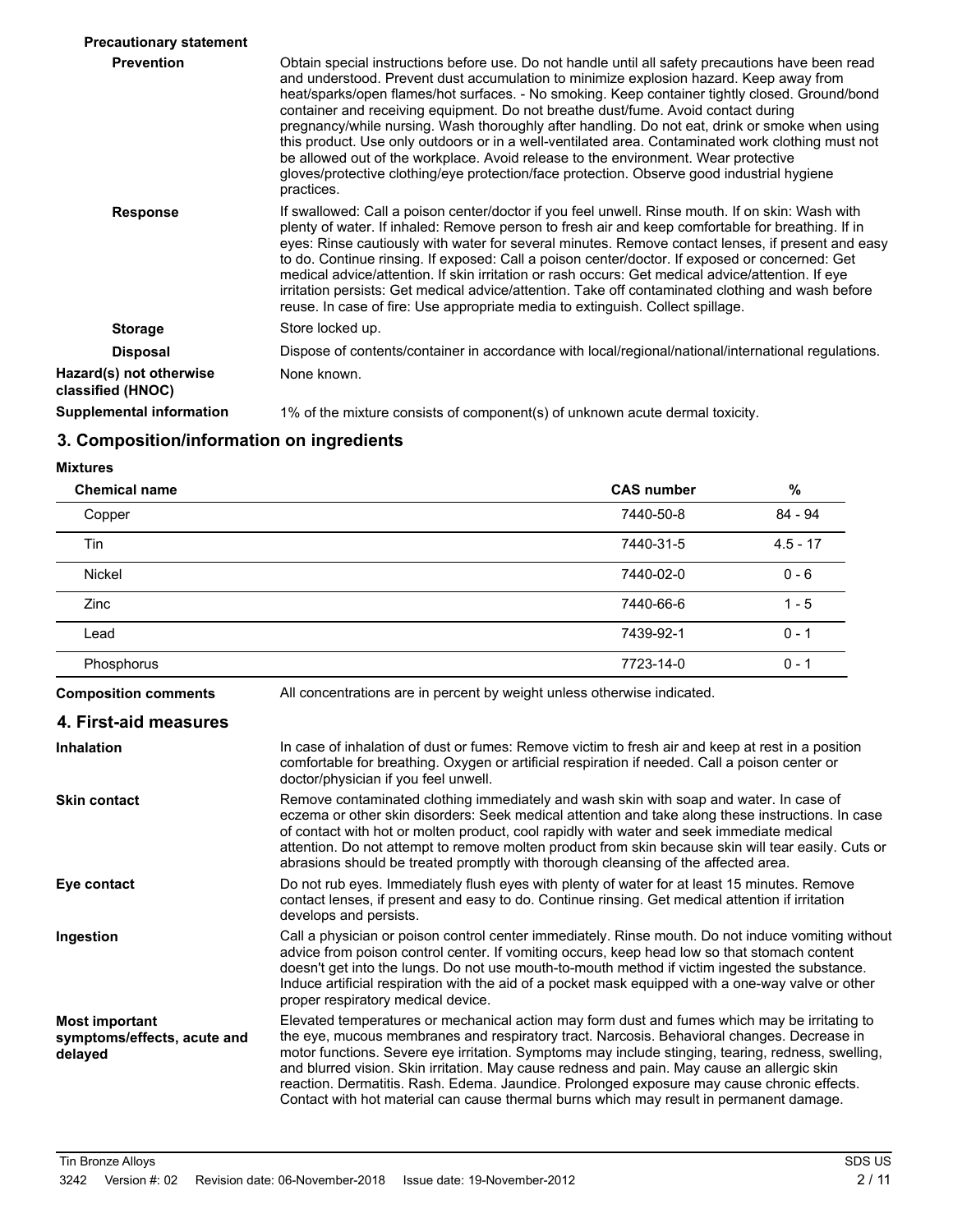| Indication of immediate<br>medical attention and special<br>treatment needed | Provide general supportive measures and treat symptomatically. Keep victim warm. Keep victim<br>under observation. Symptoms may be delayed.                                                                                                                                                                                                                                                                                                                                                                                                                                                                                                                                                                                       |
|------------------------------------------------------------------------------|-----------------------------------------------------------------------------------------------------------------------------------------------------------------------------------------------------------------------------------------------------------------------------------------------------------------------------------------------------------------------------------------------------------------------------------------------------------------------------------------------------------------------------------------------------------------------------------------------------------------------------------------------------------------------------------------------------------------------------------|
| <b>General information</b>                                                   | IF exposed or concerned: Get medical advice/attention. If you feel unwell, seek medical advice<br>(show the label where possible). Ensure that medical personnel are aware of the material(s)<br>involved, and take precautions to protect themselves. Show this safety data sheet to the doctor in<br>attendance. Wash contaminated clothing before reuse.                                                                                                                                                                                                                                                                                                                                                                       |
| 5. Fire-fighting measures                                                    |                                                                                                                                                                                                                                                                                                                                                                                                                                                                                                                                                                                                                                                                                                                                   |
| Suitable extinguishing media                                                 | Special powder against metal fires. Dry sand. Apply extinguishing media carefully to avoid creating<br>airborne dust. Avoid high pressure media which could cause the formation of a potentially<br>explosible dust-air mixture.                                                                                                                                                                                                                                                                                                                                                                                                                                                                                                  |
| Unsuitable extinguishing<br>media                                            | Do not use water or halogenated extinguishing media. Hot molten material will react violently with<br>water resulting in spattering and fuming.                                                                                                                                                                                                                                                                                                                                                                                                                                                                                                                                                                                   |
| Specific hazards arising from<br>the chemical                                | Explosion hazard: Avoid generating dust; fine dust dispersed in air in sufficient concentrations and<br>in the presence of an ignition source is a potential dust explosion hazard. Contact with acids will<br>release flammable hydrogen gas. During fire, gases hazardous to health may be formed.<br>Combustion products may include: metal oxides. In a fire, nickel may form nickel carbonyl, a<br>highly toxic substance and known carcinogen. Upon combustion, this product may yield toxic<br>vapors/fumes of lead and lead compounds.                                                                                                                                                                                    |
| Special protective equipment<br>and precautions for firefighters             | Self-contained breathing apparatus and full protective clothing must be worn in case of fire.                                                                                                                                                                                                                                                                                                                                                                                                                                                                                                                                                                                                                                     |
| <b>Fire fighting</b><br>equipment/instructions                               | In case of fire and/or explosion do not breathe fumes. Move containers from fire area if you can do<br>so without risk.                                                                                                                                                                                                                                                                                                                                                                                                                                                                                                                                                                                                           |
| <b>Specific methods</b>                                                      | Use standard firefighting procedures and consider the hazards of other involved materials.                                                                                                                                                                                                                                                                                                                                                                                                                                                                                                                                                                                                                                        |
| <b>General fire hazards</b>                                                  | May form combustible dust concentrations in air.                                                                                                                                                                                                                                                                                                                                                                                                                                                                                                                                                                                                                                                                                  |
| 6. Accidental release measures                                               |                                                                                                                                                                                                                                                                                                                                                                                                                                                                                                                                                                                                                                                                                                                                   |
|                                                                              |                                                                                                                                                                                                                                                                                                                                                                                                                                                                                                                                                                                                                                                                                                                                   |
| Personal precautions,<br>protective equipment and<br>emergency procedures    | Keep unnecessary personnel away. Keep people away from and upwind of spill/leak. Use only<br>non-sparking tools. Dust deposits should not be allowed to accumulate on surfaces, as these may<br>form an explosive mixture if they are released into the atmosphere in sufficient concentration.<br>Wear appropriate protective equipment and clothing during clean-up. Avoid inhalation of dust. Do<br>not touch damaged containers or spilled material unless wearing appropriate protective clothing.<br>Avoid inhalation of fumes from heated product. Ensure adequate ventilation. Local authorities<br>should be advised if significant spillages cannot be contained. For personal protection, see section<br>8 of the SDS. |
| <b>Methods and materials for</b><br>containment and cleaning up              | Eliminate all ignition sources (no smoking, flares, sparks, or flames in immediate area). Take<br>precautionary measures against static discharge. Use only non-sparking tools. Avoid dispersal of<br>dust in the air (i.e., clearing dust surfaces with compressed air). The product is immiscible with<br>water and will sediment in water systems. Stop the flow of material, if this is without risk. Allow<br>molten material to cool and solidify before disposal. Recover and recycle, if practical.                                                                                                                                                                                                                       |
|                                                                              | Large Spills: Wet down with water and dike for later disposal. Absorb in vermiculite, dry sand or<br>earth and place into containers. Shovel the material into waste container. Following product<br>recovery, flush area with water.                                                                                                                                                                                                                                                                                                                                                                                                                                                                                             |
|                                                                              | Small Spills: Sweep up or vacuum up spillage and collect in suitable container for disposal. Wipe<br>up with absorbent material (e.g. cloth, fleece). Clean surface thoroughly to remove residual<br>contamination.                                                                                                                                                                                                                                                                                                                                                                                                                                                                                                               |
|                                                                              | Never return spills to original containers for re-use. Put material in suitable, covered, labeled<br>containers. For waste disposal, see section 13 of the SDS.                                                                                                                                                                                                                                                                                                                                                                                                                                                                                                                                                                   |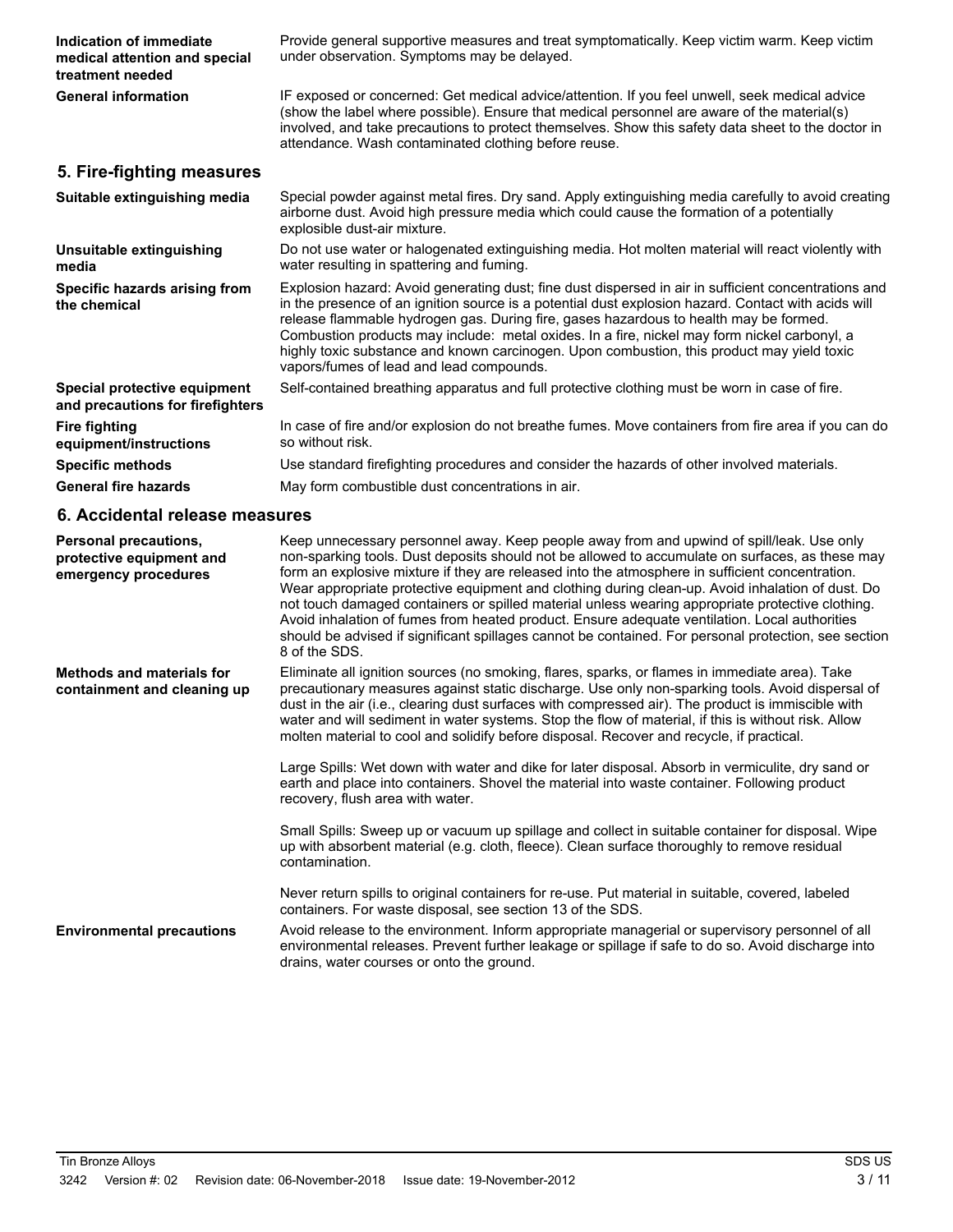## **7. Handling and storage**

| <b>Precautions for safe handling</b> | Obtain special instructions before use. Do not handle until all safety precautions have been read<br>and understood. Minimize dust generation and accumulation. Avoid significant deposits of<br>material, especially on horizontal surfaces, which may become airborne and form combustible dust<br>clouds and may contribute to secondary explosions. Routine housekeeping should be instituted to<br>ensure that dusts do not accumulate on surfaces. Dry powders can build static electricity charges<br>when subjected to the friction of transfer and mixing operations. Provide adequate precautions,<br>such as electrical grounding and bonding, or inert atmospheres. Keep away from heat/sparks/open<br>flames/hot surfaces. - No smoking. Explosion-proof general and local exhaust ventilation. |
|--------------------------------------|--------------------------------------------------------------------------------------------------------------------------------------------------------------------------------------------------------------------------------------------------------------------------------------------------------------------------------------------------------------------------------------------------------------------------------------------------------------------------------------------------------------------------------------------------------------------------------------------------------------------------------------------------------------------------------------------------------------------------------------------------------------------------------------------------------------|
|                                      | Do not taste or swallow. Avoid breathing dust. Avoid contact with eyes, skin, and clothing. Avoid<br>prolonged exposure. When using, do not eat, drink or smoke. Pregnant or breastfeeding women<br>must not handle this product. Should be handled in closed systems, if possible. Use only outdoors<br>or in a well-ventilated area. Wear appropriate personal protective equipment. Wash hands<br>thoroughly after handling. Avoid release to the environment. Observe good industrial hygiene<br>practices.                                                                                                                                                                                                                                                                                              |
| Canditiona for oafo atorono          | Store locked up. Keep containers tightly closed in a dry, cool and well ventilated place. Store away                                                                                                                                                                                                                                                                                                                                                                                                                                                                                                                                                                                                                                                                                                         |

Store locked up. Keep containers tightly closed in a dry, cool and well-ventilated place. Store away from incompatible materials (see Section 10 of the SDS). **Conditions for safe storage, including any incompatibilities**

### **8. Exposure controls/personal protection**

| <b>Components</b>                                                                      | <b>Type</b> |                    |                 | Value                |                     |
|----------------------------------------------------------------------------------------|-------------|--------------------|-----------------|----------------------|---------------------|
| Lead (CAS 7439-92-1)                                                                   | <b>TWA</b>  |                    |                 | $0.05$ mg/m $3$      |                     |
| US. OSHA Table Z-1 Limits for Air Contaminants (29 CFR 1910.1000)<br><b>Components</b> | <b>Type</b> |                    |                 | Value                | Form                |
| Copper (CAS 7440-50-8)                                                                 | PEL         |                    |                 | 1 $mg/m3$            | Dust and mist.      |
|                                                                                        |             |                    |                 | $0.1$ mg/m $3$       | Fume.               |
| Nickel (CAS 7440-02-0)                                                                 | <b>PEL</b>  |                    |                 | 1 $mg/m3$            |                     |
| Phosphorus (CAS<br>7723-14-0)                                                          | PEL         |                    |                 | $0.1$ mg/m $3$       |                     |
| Tin (CAS 7440-31-5)                                                                    | <b>PEL</b>  |                    |                 | $2$ mg/m $3$         |                     |
| <b>US. ACGIH Threshold Limit Values</b><br><b>Components</b>                           | <b>Type</b> |                    |                 | Value                | Form                |
| Copper (CAS 7440-50-8)                                                                 | <b>TWA</b>  |                    |                 | 1 $mg/m3$            | Dust and mist.      |
|                                                                                        |             |                    |                 | $0.2$ mg/m $3$       | Fume.               |
| Lead (CAS 7439-92-1)                                                                   | <b>TWA</b>  |                    |                 | $0.05$ mg/m $3$      |                     |
| Nickel (CAS 7440-02-0)                                                                 | <b>TWA</b>  |                    |                 | $1.5$ mg/m $3$       | Inhalable fraction. |
| Phosphorus (CAS<br>7723-14-0)                                                          | <b>TWA</b>  |                    |                 | $0.1$ mg/m $3$       |                     |
| Tin (CAS 7440-31-5)                                                                    | <b>TWA</b>  |                    |                 | $2$ mg/m $3$         |                     |
| US. NIOSH: Pocket Guide to Chemical Hazards                                            |             |                    |                 |                      |                     |
| <b>Components</b>                                                                      | <b>Type</b> |                    |                 | Value                | <b>Form</b>         |
| Copper (CAS 7440-50-8)                                                                 | <b>TWA</b>  |                    |                 | 1 $mg/m3$            | Dust and mist.      |
| Lead (CAS 7439-92-1)                                                                   | <b>TWA</b>  |                    |                 | $0.05$ mg/m $3$      |                     |
| Nickel (CAS 7440-02-0)                                                                 | <b>TWA</b>  |                    |                 | $0.015$ mg/m3        |                     |
| Phosphorus (CAS<br>7723-14-0)                                                          | <b>TWA</b>  |                    |                 | $0.1$ mg/m $3$       |                     |
| Tin (CAS 7440-31-5)                                                                    | <b>TWA</b>  |                    |                 | $2$ mg/m $3$         |                     |
| <b>Biological limit values</b>                                                         |             |                    |                 |                      |                     |
| <b>ACGIH Biological Exposure Indices</b><br><b>Components</b>                          | Value       | <b>Determinant</b> | <b>Specimen</b> | <b>Sampling Time</b> |                     |
| Lead (CAS 7439-92-1)                                                                   | 200 µg/l    | Lead               | <b>Blood</b>    | $\star$              |                     |
|                                                                                        |             |                    |                 |                      |                     |

Tin Bronze Alloys SDS US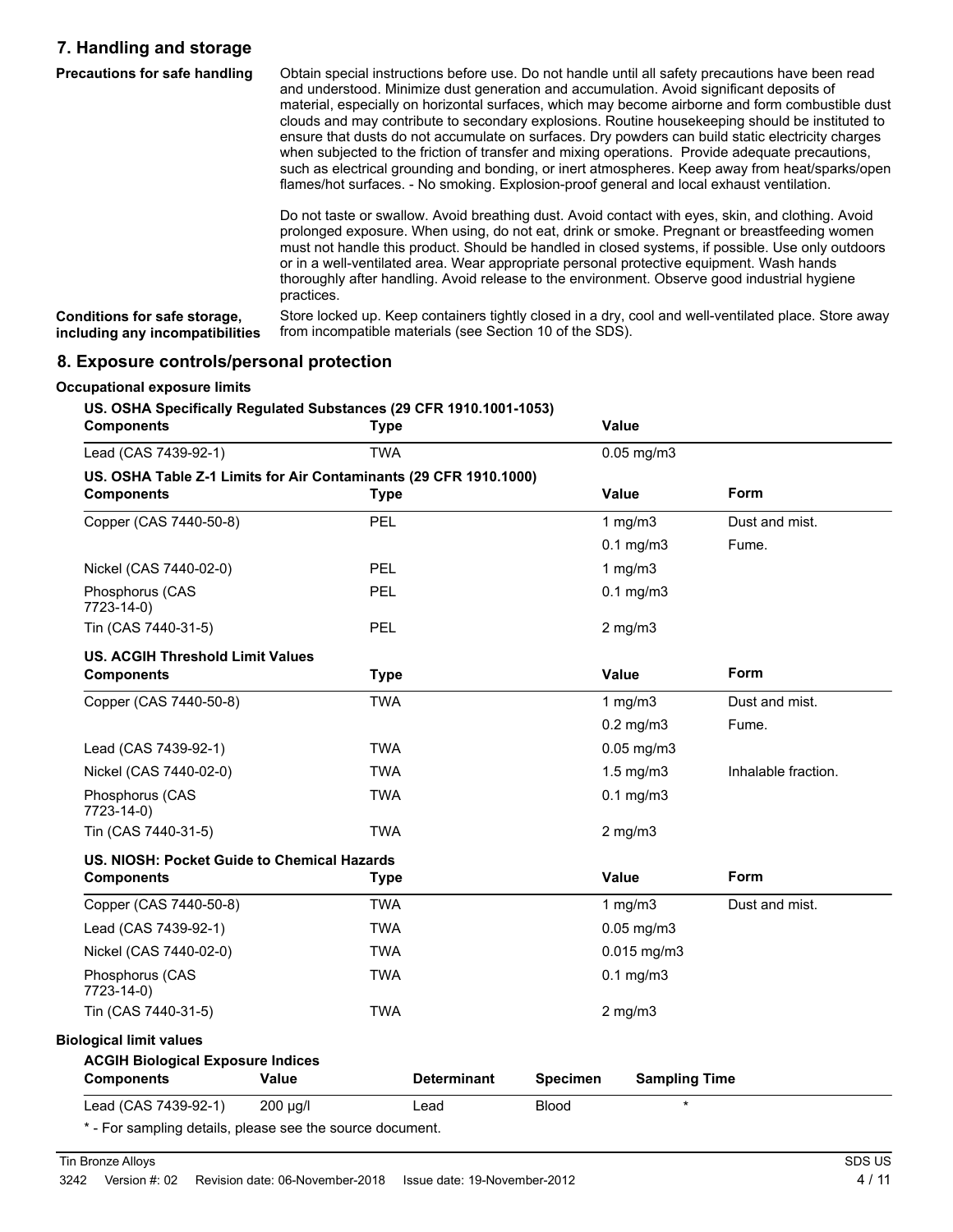| Appropriate engineering<br>controls      | Explosion-proof general and local exhaust ventilation. Good general ventilation should be used.<br>Ventilation rates should be matched to conditions. If applicable, use process enclosures, local<br>exhaust ventilation, or other engineering controls to maintain airborne levels below recommended<br>exposure limits. If exposure limits have not been established, maintain airborne levels to an<br>acceptable level. Provide eyewash station and safety shower. |
|------------------------------------------|-------------------------------------------------------------------------------------------------------------------------------------------------------------------------------------------------------------------------------------------------------------------------------------------------------------------------------------------------------------------------------------------------------------------------------------------------------------------------|
|                                          | Individual protection measures, such as personal protective equipment                                                                                                                                                                                                                                                                                                                                                                                                   |
| <b>Eye/face protection</b>               | Unvented, tight fitting goggles should be worn in dusty areas. Use of safety glasses or goggles is<br>required for welding, burning, sawing, brazing, grinding or machining operations. When welding, it<br>is recommended that safety glasses, goggles, or face-shield with filter lens of appropriate shade<br>number (per ANSI Z49.1-1988, "Safety in Welding and Cutting") be worn.                                                                                 |
| <b>Skin protection</b>                   |                                                                                                                                                                                                                                                                                                                                                                                                                                                                         |
| <b>Hand protection</b>                   | Wear appropriate chemical resistant gloves. Wear suitable protective gloves to prevent cuts and<br>abrasions. When material is heated, wear gloves to protect against thermal burns. Suitable gloves<br>can be recommended by the glove supplier.                                                                                                                                                                                                                       |
| <b>Skin protection</b>                   |                                                                                                                                                                                                                                                                                                                                                                                                                                                                         |
| Other                                    | Wear appropriate chemical resistant clothing. Use of an impervious apron is recommended.                                                                                                                                                                                                                                                                                                                                                                                |
| <b>Respiratory protection</b>            | When workers are facing concentrations above the exposure limit they must use appropriate<br>certified respirators. Wear NIOSH approved respirator appropriate for airborne exposure at the<br>point of use. Appropriate respirator selection should be made by a qualified professional.                                                                                                                                                                               |
| <b>Thermal hazards</b>                   | Wear appropriate thermal protective clothing, when necessary.                                                                                                                                                                                                                                                                                                                                                                                                           |
| <b>General hygiene</b><br>considerations | Observe any medical surveillance requirements. When using, do not eat, drink or smoke. Always<br>observe good personal hygiene measures, such as washing after handling the material and before<br>eating, drinking, and/or smoking. Routinely wash work clothing and protective equipment to<br>remove contaminants. Contaminated work clothing should not be allowed out of the workplace.                                                                            |

# **9. Physical and chemical properties**

| <b>Appearance</b>                                 |                                                      |
|---------------------------------------------------|------------------------------------------------------|
| <b>Physical state</b>                             | Solid.                                               |
| Form                                              | Shapes, Solids, Tubes & Turnings.                    |
| Color                                             | Yellow to red.                                       |
| Odor                                              | None.                                                |
| Odor threshold                                    | Not available.                                       |
| рH                                                | Not available.                                       |
| Melting point/freezing point                      | 1832 °F (1000 °C)                                    |
| Initial boiling point and boiling<br>range        | Not available.                                       |
| <b>Flash point</b>                                | Not available.                                       |
| <b>Evaporation rate</b>                           | Not available.                                       |
| Flammability (solid, gas)                         | Fine particles may form explosive mixtures with air. |
| Upper/lower flammability or explosive limits      |                                                      |
| <b>Flammability limit - lower</b><br>(%)          | Not available.                                       |
| <b>Flammability limit - upper</b><br>(%)          | Not available.                                       |
| Vapor pressure                                    | Not available.                                       |
| <b>Vapor density</b>                              | Not available.                                       |
| <b>Relative density</b>                           | 8.78                                                 |
| Solubility(ies)                                   |                                                      |
| Solubility (water)                                | Insoluble in water.                                  |
| <b>Partition coefficient</b><br>(n-octanol/water) | Not available.                                       |
| <b>Auto-ignition temperature</b>                  | Not available.                                       |
| <b>Decomposition temperature</b>                  | Not available.                                       |
| <b>Viscosity</b>                                  | Not available.                                       |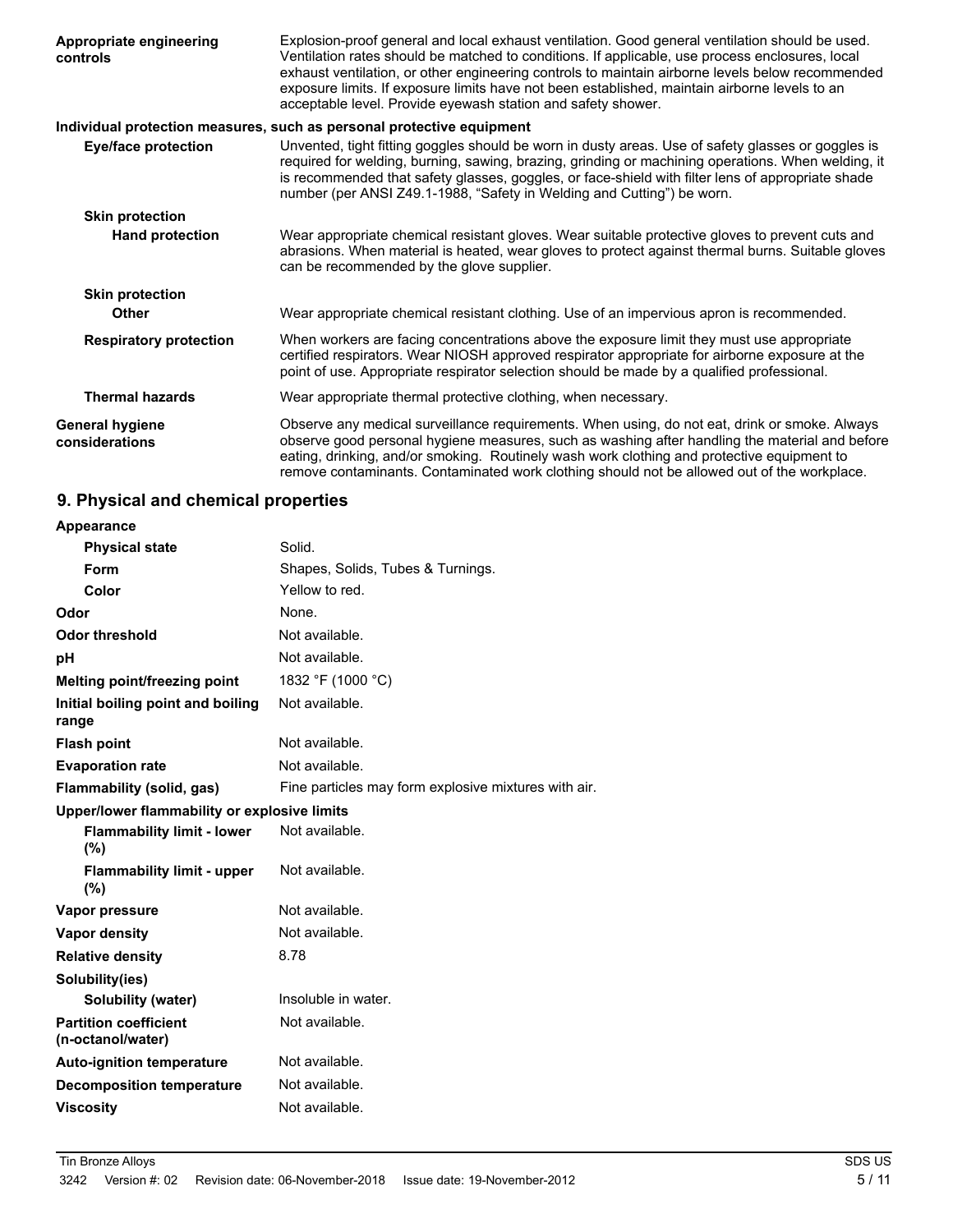| Other information           |                           |
|-----------------------------|---------------------------|
| <b>Bulk density</b>         | $0.32$ lb/in <sup>3</sup> |
| <b>Explosive properties</b> | Not explosive.            |
| <b>Oxidizing properties</b> | Not oxidizing.            |

### **10. Stability and reactivity**

| <b>Reactivity</b>                            | The product is stable and non-reactive under normal conditions of use, storage and transport.                                                                         |
|----------------------------------------------|-----------------------------------------------------------------------------------------------------------------------------------------------------------------------|
| <b>Chemical stability</b>                    | Material is stable under normal conditions.                                                                                                                           |
| <b>Possibility of hazardous</b><br>reactions | Contact with strong acids will release highly flammable hydrogen gas.                                                                                                 |
| <b>Conditions to avoid</b>                   | Keep away from heat, hot surfaces, sparks, open flames and other ignition sources. Contact with<br>incompatible materials. Minimize dust generation and accumulation. |
| Incompatible materials                       | Strong oxidizing agents. Acids.                                                                                                                                       |
| <b>Hazardous decomposition</b><br>products   | No hazardous decomposition products are known.                                                                                                                        |

# **11. Toxicological information**

### **Information on likely routes of exposure**

| <b>Inhalation</b>                                                                  | Harmful if inhaled. Heating above the melting point releases metallic oxides which may cause<br>metal fume fever by inhalation. The symptoms are shivering, fever, malaise and muscular pain.                                                                                                                                                                                                                                                                                                                                               |
|------------------------------------------------------------------------------------|---------------------------------------------------------------------------------------------------------------------------------------------------------------------------------------------------------------------------------------------------------------------------------------------------------------------------------------------------------------------------------------------------------------------------------------------------------------------------------------------------------------------------------------------|
| <b>Skin contact</b>                                                                | Causes skin irritation. May cause an allergic skin reaction.                                                                                                                                                                                                                                                                                                                                                                                                                                                                                |
| Eye contact                                                                        | Causes serious eve irritation.                                                                                                                                                                                                                                                                                                                                                                                                                                                                                                              |
| Ingestion                                                                          | Harmful if swallowed.                                                                                                                                                                                                                                                                                                                                                                                                                                                                                                                       |
| Symptoms related to the<br>physical, chemical and<br>toxicological characteristics | Elevated temperatures or mechanical action may form dust and fumes which may be irritating to<br>the eye, mucous membranes and respiratory tract. Narcosis. Behavioral changes. Decrease in<br>motor functions. Severe eye irritation. Symptoms may include stinging, tearing, redness, swelling,<br>and blurred vision. Skin irritation. May cause redness and pain. May cause an allergic skin<br>reaction. Dermatitis. Rash. Edema. Jaundice. Contact with hot material can cause thermal burns<br>which may result in permanent damage. |

#### **Information on toxicological effects**

| <b>Acute toxicity</b>                | Harmful if swallowed. Harmful if inhaled.                                                                           |                     |  |
|--------------------------------------|---------------------------------------------------------------------------------------------------------------------|---------------------|--|
| <b>Components</b>                    | <b>Species</b>                                                                                                      | <b>Test Results</b> |  |
| Nickel (CAS 7440-02-0)               |                                                                                                                     |                     |  |
| <b>Acute</b>                         |                                                                                                                     |                     |  |
| <b>Inhalation</b>                    |                                                                                                                     |                     |  |
| <b>NOAEC</b>                         | Rat                                                                                                                 | 10200 mg/l, 1 hours |  |
| Oral                                 |                                                                                                                     |                     |  |
| LD50                                 | Rat                                                                                                                 | > 9000 mg/kg        |  |
| Phosphorus (CAS 7723-14-0)           |                                                                                                                     |                     |  |
| <b>Acute</b>                         |                                                                                                                     |                     |  |
| Oral                                 |                                                                                                                     |                     |  |
| LD50                                 | Rat                                                                                                                 | 3 mg/kg             |  |
| Zinc (CAS 7440-66-6)                 |                                                                                                                     |                     |  |
| <b>Acute</b>                         |                                                                                                                     |                     |  |
| Oral                                 |                                                                                                                     |                     |  |
| LD50                                 | Mouse                                                                                                               | $> 5$ g/kg          |  |
| <b>Skin corrosion/irritation</b>     | Causes skin irritation. Hot or molten material may produce thermal burns.                                           |                     |  |
| Serious eye damage/eye<br>irritation | Contact with dust or fume: Causes serious eye irritation.                                                           |                     |  |
| Respiratory or skin sensitization    |                                                                                                                     |                     |  |
| <b>Respiratory sensitization</b>     | Not a respiratory sensitizer.                                                                                       |                     |  |
| <b>Skin sensitization</b>            | May cause an allergic skin reaction.                                                                                |                     |  |
| Germ cell mutagenicity               | No data available to indicate product or any components present at greater than 0.1% are<br>mutagenic or genotoxic. |                     |  |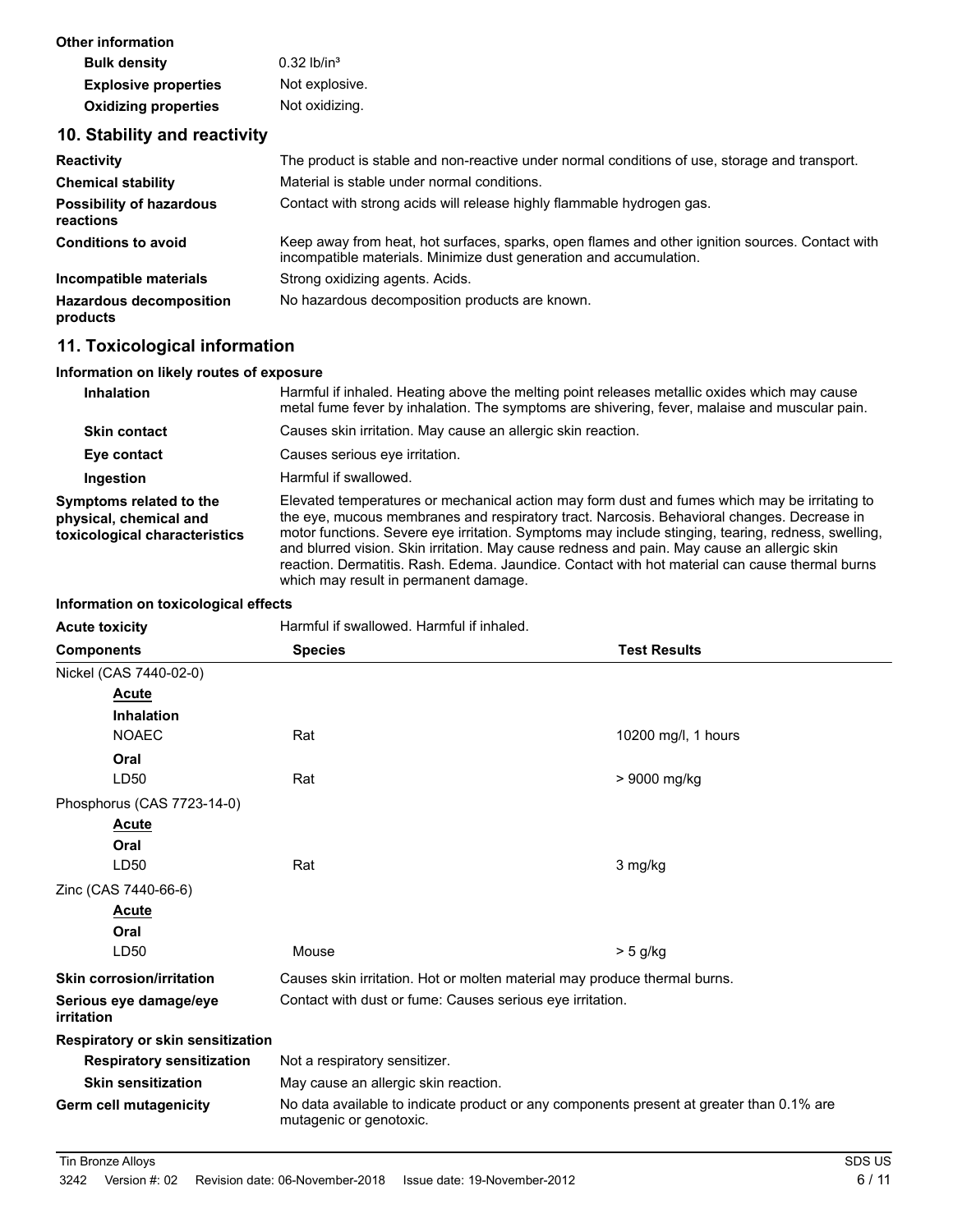| Carcinogenicity                                                                    | Suspected of causing cancer.                                                                                                                                                                                                                                                                                                                                                                                                                                                                                                   |  |  |
|------------------------------------------------------------------------------------|--------------------------------------------------------------------------------------------------------------------------------------------------------------------------------------------------------------------------------------------------------------------------------------------------------------------------------------------------------------------------------------------------------------------------------------------------------------------------------------------------------------------------------|--|--|
| IARC Monographs. Overall Evaluation of Carcinogenicity                             |                                                                                                                                                                                                                                                                                                                                                                                                                                                                                                                                |  |  |
| Lead (CAS 7439-92-1)<br>Nickel (CAS 7440-02-0)<br><b>NTP Report on Carcinogens</b> | 2B Possibly carcinogenic to humans.<br>2B Possibly carcinogenic to humans.                                                                                                                                                                                                                                                                                                                                                                                                                                                     |  |  |
|                                                                                    |                                                                                                                                                                                                                                                                                                                                                                                                                                                                                                                                |  |  |
| Lead (CAS 7439-92-1)<br>Nickel (CAS 7440-02-0)                                     | Reasonably Anticipated to be a Human Carcinogen.<br>Reasonably Anticipated to be a Human Carcinogen.                                                                                                                                                                                                                                                                                                                                                                                                                           |  |  |
|                                                                                    | OSHA Specifically Regulated Substances (29 CFR 1910.1001-1053)                                                                                                                                                                                                                                                                                                                                                                                                                                                                 |  |  |
| Not regulated.                                                                     |                                                                                                                                                                                                                                                                                                                                                                                                                                                                                                                                |  |  |
| <b>Reproductive toxicity</b>                                                       | May cause harm to breastfed babies. May damage fertility or the unborn child.                                                                                                                                                                                                                                                                                                                                                                                                                                                  |  |  |
| Specific target organ toxicity -<br>single exposure                                | Causes damage to organs (cardiovascular system, kidney, liver).                                                                                                                                                                                                                                                                                                                                                                                                                                                                |  |  |
| Specific target organ toxicity -<br>repeated exposure                              | Causes damage to organs (blood, bone, central nervous system, kidneys, Lungs) through<br>prolonged or repeated exposure.                                                                                                                                                                                                                                                                                                                                                                                                       |  |  |
| <b>Aspiration hazard</b>                                                           | Not an aspiration hazard.                                                                                                                                                                                                                                                                                                                                                                                                                                                                                                      |  |  |
| <b>Chronic effects</b>                                                             | Causes damage to organs. Prolonged inhalation may be harmful. Prolonged exposure may cause<br>chronic effects.                                                                                                                                                                                                                                                                                                                                                                                                                 |  |  |
|                                                                                    | Lead may produce maternal toxicity, toxicity to the fetus, and adverse effects to blood, bone<br>marrow, central/peripheral nervous systems, kidney, liver, and reproductive system.                                                                                                                                                                                                                                                                                                                                           |  |  |
| <b>Further information</b>                                                         | Welding or plasma arc cutting of metal and alloys can generate ozone, nitric oxides and ultraviolet<br>radiation. Short-term (acute) overexposure to welding fumes may result in discomfort such as<br>metal fume fever, dizziness, nausea, or dryness or irritation of nose, throat, or eyes. May<br>aggravate pre-existing respiratory problems (e.g. asthma, emphysema). Ozone overexposure<br>may result in mucous membrane irritation or pulmonary discomfort. UV radiation can cause skin<br>erythema and welders flash. |  |  |

# **12. Ecological information**

**Ecotoxicity**

Very toxic to aquatic life. Toxic to aquatic life with long lasting effects. Alloys in massive forms present a limited hazard for the environment.

| <b>Components</b>             |             | <b>Species</b>                         | <b>Test Results</b>      |
|-------------------------------|-------------|----------------------------------------|--------------------------|
| Copper (CAS 7440-50-8)        |             |                                        |                          |
| <b>Aquatic</b>                |             |                                        |                          |
| Chronic                       |             |                                        |                          |
| Other                         | <b>NOEC</b> | Juga plicifera                         | $6 \mu g/l$              |
| Lead (CAS 7439-92-1)          |             |                                        |                          |
| <b>Aquatic</b>                |             |                                        |                          |
| Acute                         |             |                                        |                          |
| Crustacea                     | <b>EC50</b> | Ceriodaphnia dubia                     | 0.248 mg/l, 48 hours pH8 |
| <b>Fish</b>                   | LC50        | Pimephales promelas                    | 0.283 mg/l, 96 hours pH8 |
| Nickel (CAS 7440-02-0)        |             |                                        |                          |
| <b>Aquatic</b>                |             |                                        |                          |
| Chronic                       |             |                                        |                          |
| Crustacea                     | <b>NOEC</b> | Ceriodaphnia dubia                     | $2.8 \mu g/l$            |
| Fish                          | <b>NOEC</b> | Zebra danio (Danio rerio)              | 40 µg/l                  |
| Phosphorus (CAS 7723-14-0)    |             |                                        |                          |
| <b>Aquatic</b>                |             |                                        |                          |
| Acute                         |             |                                        |                          |
| <b>Fish</b>                   | <b>LC50</b> | Bluegill (Lepomis macrochirus)         | 0.02 mg/l, 96 Hours      |
| Zinc (CAS 7440-66-6)          |             |                                        |                          |
| <b>Aquatic</b>                |             |                                        |                          |
| Acute                         |             |                                        |                          |
| Crustacea                     | <b>EC50</b> | Daphnia magna                          | $0.07$ mg/l              |
| Fish                          | <b>LC50</b> | Oncorhynchus mykiss                    | $0.14$ mg/l              |
| Persistence and degradability |             | Not relevant for inorganic substances. |                          |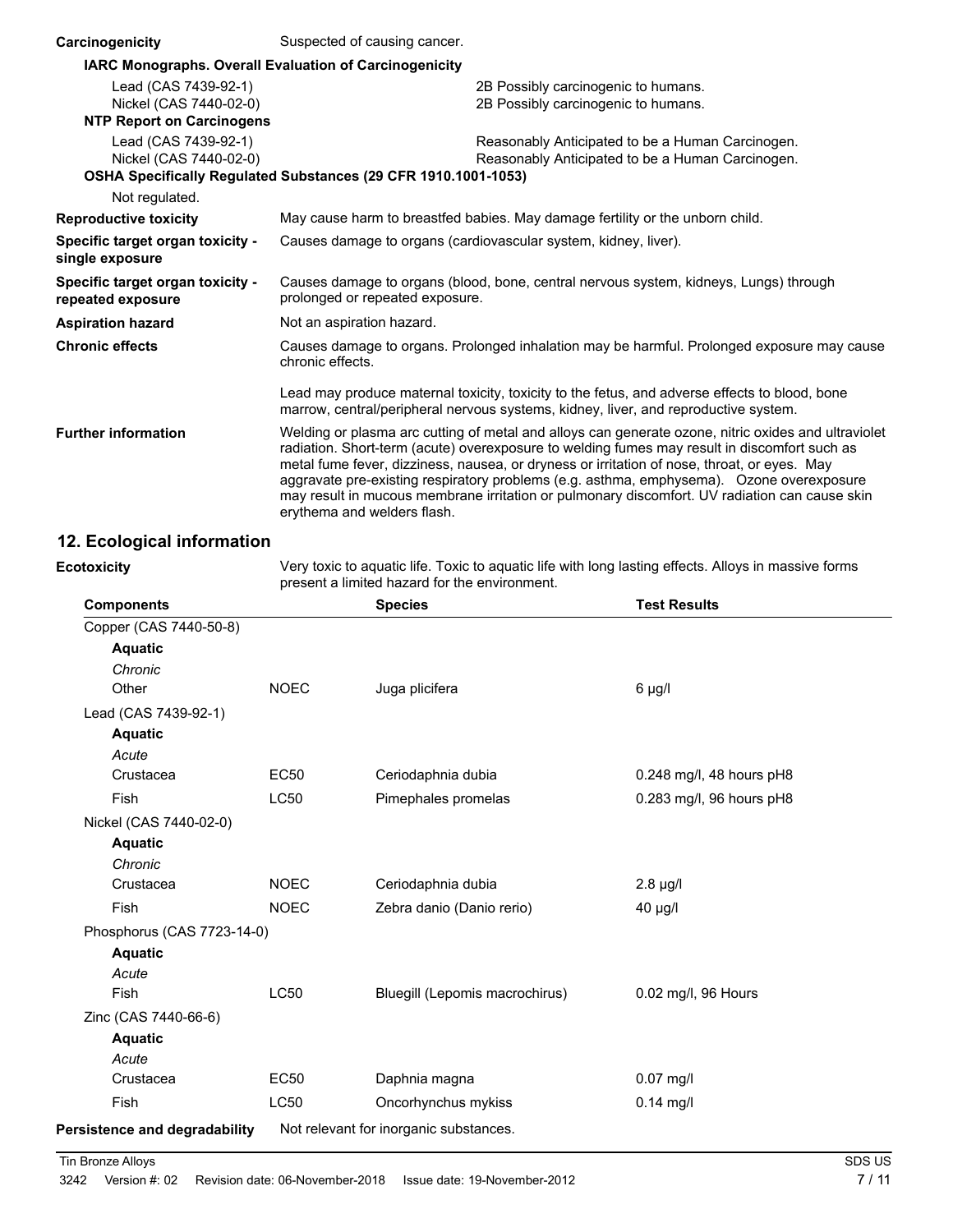| <b>Bioaccumulative potential</b> | The product contains potentially bioaccumulating substances.                                                                                     |
|----------------------------------|--------------------------------------------------------------------------------------------------------------------------------------------------|
| Mobility in soil                 | Alloys in massive forms are not mobile in the environment.                                                                                       |
| Other adverse effects            | This product contains one or more substances identified as hazardous air pollutants (HAPs) per<br>the US Federal Clean Air Act (see section 15). |

## **13. Disposal considerations**

| <b>Disposal instructions</b>             | Collect and reclaim or dispose in sealed containers at licensed waste disposal site. Do not allow<br>this material to drain into sewers/water supplies. Do not contaminate ponds, waterways or ditches<br>with chemical or used container. Dispose of contents/container in accordance with<br>local/regional/national/international regulations. |
|------------------------------------------|---------------------------------------------------------------------------------------------------------------------------------------------------------------------------------------------------------------------------------------------------------------------------------------------------------------------------------------------------|
| Local disposal regulations               | Dispose in accordance with all applicable regulations.                                                                                                                                                                                                                                                                                            |
| Hazardous waste code                     | The waste code should be assigned in discussion between the user, the producer and the waste<br>disposal company.                                                                                                                                                                                                                                 |
| Waste from residues / unused<br>products | Dispose of in accordance with local regulations. Empty containers or liners may retain some<br>product residues. This material and its container must be disposed of in a safe manner (see:<br>Disposal instructions).                                                                                                                            |
| <b>Contaminated packaging</b>            | Since emptied containers may retain product residue, follow label warnings even after container is<br>emptied. Empty containers should be taken to an approved waste handling site for recycling or<br>disposal.                                                                                                                                  |

# **14. Transport information**

| UN number<br>UN proper shipping name<br><b>Transport hazard class(es)</b><br><b>Class</b> | <b>UN3288</b><br>Toxic solid, inorganic, n.o.s. (Lead; Phosphorus)                                                      |  |  |
|-------------------------------------------------------------------------------------------|-------------------------------------------------------------------------------------------------------------------------|--|--|
| <b>Subsidiary risk</b>                                                                    | 6.1<br>$\blacksquare$                                                                                                   |  |  |
| <b>Packing group</b>                                                                      | III                                                                                                                     |  |  |
| <b>Environmental hazards</b>                                                              | Yes                                                                                                                     |  |  |
| <b>ERG Code</b>                                                                           | 6L                                                                                                                      |  |  |
|                                                                                           | Special precautions for user Read safety instructions, SDS and emergency procedures before handling.                    |  |  |
| <b>IMDG</b>                                                                               |                                                                                                                         |  |  |
| <b>UN number</b>                                                                          | <b>UN3288</b>                                                                                                           |  |  |
| UN proper shipping name                                                                   | TOXIC SOLID, INORGANIC, N.O.S. (Lead; Phosphorus)                                                                       |  |  |
| <b>Transport hazard class(es)</b>                                                         |                                                                                                                         |  |  |
| <b>Class</b>                                                                              | 6.1                                                                                                                     |  |  |
| <b>Subsidiary risk</b>                                                                    |                                                                                                                         |  |  |
| <b>Packing group</b>                                                                      | III                                                                                                                     |  |  |
| <b>Environmental hazards</b>                                                              |                                                                                                                         |  |  |
| <b>Marine pollutant</b>                                                                   | Yes                                                                                                                     |  |  |
| EmS                                                                                       | F-A, S-A                                                                                                                |  |  |
| Transport in bulk according to<br>Annex II of MARPOL 73/78 and<br>the IBC Code            | Special precautions for user Read safety instructions, SDS and emergency procedures before handling.<br>Not applicable. |  |  |
| <b>General information</b>                                                                | <b>IMDG Regulated Marine Pollutant.</b>                                                                                 |  |  |
| 15. Regulatory information                                                                |                                                                                                                         |  |  |
| <b>US federal regulations</b>                                                             | This product is a "Hazardous Chemical" as defined by the OSHA Hazard Communication<br>Standard, 29 CFR 1910.1200.       |  |  |
|                                                                                           | TSCA Section 12(b) Export Notification (40 CFR 707, Subpt. D)                                                           |  |  |
| Not regulated.                                                                            |                                                                                                                         |  |  |
|                                                                                           | <b>CERCLA Hazardous Substance List (40 CFR 302.4)</b>                                                                   |  |  |
| Copper (CAS 7440-50-8)                                                                    | Listed.                                                                                                                 |  |  |
| Lead (CAS 7439-92-1)                                                                      | Listed.                                                                                                                 |  |  |
| Nickel (CAS 7440-02-0)                                                                    | Listed.                                                                                                                 |  |  |
| Phosphorus (CAS 7723-14-0)                                                                | Listed.                                                                                                                 |  |  |
| Zinc (CAS 7440-66-6)                                                                      | Listed.                                                                                                                 |  |  |
| <b>SARA 304 Emergency release notification</b>                                            |                                                                                                                         |  |  |
| PHOSPHORUS (CAS 7723-14-0)                                                                | 1 LBS                                                                                                                   |  |  |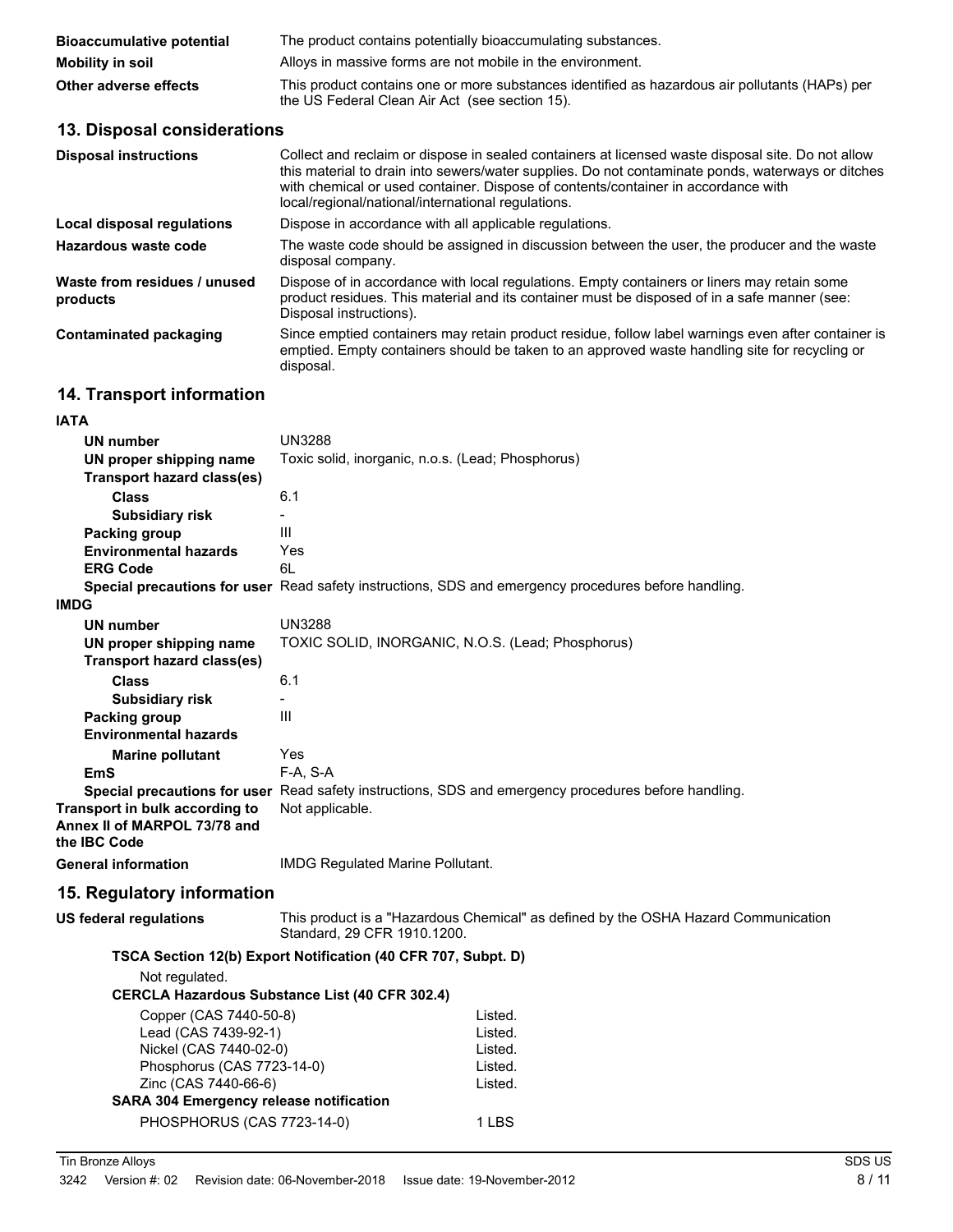#### **OSHA Specifically Regulated Substances (29 CFR 1910.1001-1053)**

Lead (CAS 7439-92-1) Reproductive toxicity

Central nervous system Kidney Blood Acute toxicity

#### **Superfund Amendments and Reauthorization Act of 1986 (SARA)**

**SARA 302 Extremely hazardous substance Chemical name CAS number Reportable quantity (pounds) Threshold planning quantity (pounds) Threshold planning quantity, lower value (pounds) Threshold planning quantity, upper value (pounds)** Phosphorus 7723-14-0 1 100 **SARA 311/312 Hazardous** Yes **chemical** Combustible dust Acute toxicity (any route of exposure) Skin corrosion or irritation Serious eye damage or eye irritation Respiratory or skin sensitization **Carcinogenicity** Reproductive toxicity Specific target organ toxicity (single or repeated exposure) **Classified hazard categories SARA 313 (TRI reporting) Chemical name CAS number % by wt.** Copper 7440-50-8 84 - 94 Lead 7439-92-1 0 - 1 Nickel 7440-02-0 0 - 6 Phosphorus 0 - 1 0 - 1 0 - 1 0 - 1 0 - 1 0 - 1 0 - 1 0 - 1 0 - 1 0 - 1 0 - 1 0 - 1 0 - 1 0 - 1 0 - 1 0 - 1 0 - 1 0 - 1 0 - 1 0 - 1 0 - 1 0 - 1 0 - 1 0 - 1 0 - 1 0 - 1 0 - 1 0 - 1 0 - 1 0 - 1 0 - 1 0 - 1 0 - 1 0 - 1 0 - 1 0 Zinc 7440-66-6 1 - 5 **Other federal regulations Clean Air Act (CAA) Section 112 Hazardous Air Pollutants (HAPs) List** Lead (CAS 7439-92-1) Nickel (CAS 7440-02-0) Phosphorus (CAS 7723-14-0) **Clean Air Act (CAA) Section 112(r) Accidental Release Prevention (40 CFR 68.130)** Not regulated. **Safe Drinking Water Act** Contains component(s) regulated under the Safe Drinking Water Act. **(SDWA) Drug Enforcement Administration (DEA). List 1 & 2 Exempt Chemical Mixtures (21 CFR 1310.12(c))** Phosphorus (CAS 7723-14-0) 80 %WT **DEA Exempt Chemical Mixtures Code Number** Phosphorus (CAS 7723-14-0) 6795 **US state regulations US. Massachusetts RTK - Substance List** Copper (CAS 7440-50-8) Lead (CAS 7439-92-1) Nickel (CAS 7440-02-0) Phosphorus (CAS 7723-14-0) Tin (CAS 7440-31-5) Zinc (CAS 7440-66-6) **US. New Jersey Worker and Community Right-to-Know Act** Copper (CAS 7440-50-8) Lead (CAS 7439-92-1) Nickel (CAS 7440-02-0) Phosphorus (CAS 7723-14-0) Tin (CAS 7440-31-5) Zinc (CAS 7440-66-6) **US. Pennsylvania Worker and Community Right-to-Know Law** Copper (CAS 7440-50-8)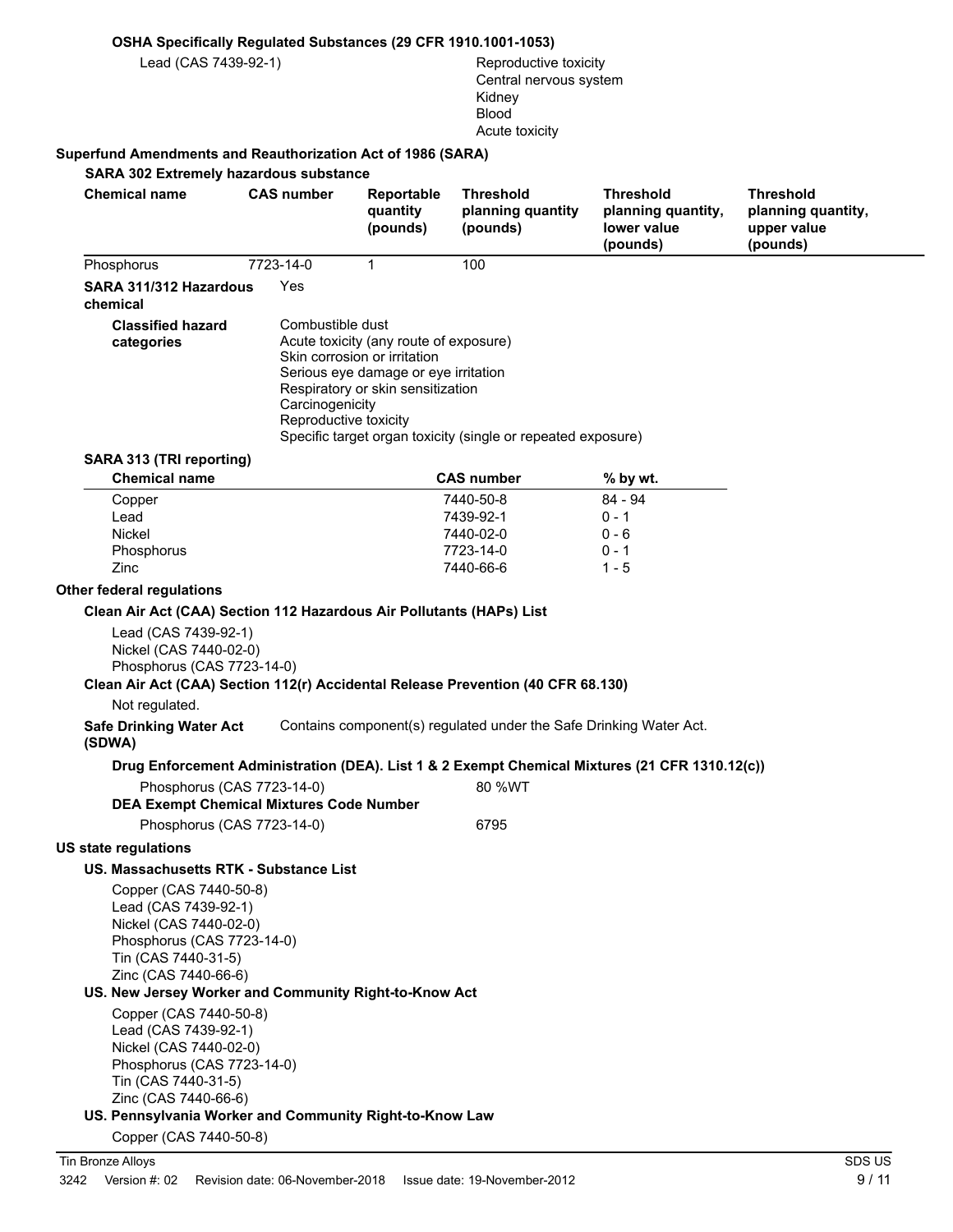Lead (CAS 7439-92-1) Nickel (CAS 7440-02-0) Phosphorus (CAS 7723-14-0) Tin (CAS 7440-31-5) Zinc (CAS 7440-66-6)

#### **US. Rhode Island RTK**

Copper (CAS 7440-50-8) Lead (CAS 7439-92-1) Nickel (CAS 7440-02-0) Phosphorus (CAS 7723-14-0) Tin (CAS 7440-31-5) Zinc (CAS 7440-66-6)

### **California Proposition 65**



**WARNING:** This product can expose you to chemicals including Lead, which is known to the State of California to cause cancer and birth defects or other reproductive harm. For more information go to www.P65Warnings.ca.gov.

### **California Proposition 65 - CRT: Listed date/Carcinogenic substance**

| Lead (CAS 7439-92-1)                                                   | Listed: October 1, 1992                                                                                          |  |  |
|------------------------------------------------------------------------|------------------------------------------------------------------------------------------------------------------|--|--|
| Nickel (CAS 7440-02-0)                                                 | Listed: October 1, 1989                                                                                          |  |  |
| California Proposition 65 - CRT: Listed date/Developmental toxin       |                                                                                                                  |  |  |
| Lead (CAS 7439-92-1)                                                   | Listed: February 27, 1987                                                                                        |  |  |
| California Proposition 65 - CRT: Listed date/Female reproductive toxin |                                                                                                                  |  |  |
| Lead (CAS 7439-92-1)                                                   | Listed: February 27, 1987                                                                                        |  |  |
| California Proposition 65 - CRT: Listed date/Male reproductive toxin   |                                                                                                                  |  |  |
| Lead (CAS 7439-92-1)                                                   | Listed: February 27, 1987                                                                                        |  |  |
|                                                                        | US. California. Candidate Chemicals List. Safer Consumer Products Regulations (Cal. Code Regs, tit. 22, 69502.3, |  |  |
| subd. (a))                                                             |                                                                                                                  |  |  |
| Copper (CAS 7440-50-8)                                                 |                                                                                                                  |  |  |
| Lead (CAS 7439-92-1)                                                   |                                                                                                                  |  |  |
| Nickel (CAS 7440-02-0)                                                 |                                                                                                                  |  |  |

Nickel (CAS 7440-02-0) Phosphorus (CAS 7723-14-0) Tin (CAS 7440-31-5) Zinc (CAS 7440-66-6)

#### **International Inventories**

| Country(s) or region        | Inventory name                                                            | On inventory (yes/no)* |
|-----------------------------|---------------------------------------------------------------------------|------------------------|
| Australia                   | Australian Inventory of Chemical Substances (AICS)                        | Yes                    |
| Canada                      | Domestic Substances List (DSL)                                            | Yes                    |
| Canada                      | Non-Domestic Substances List (NDSL)                                       | No.                    |
| China                       | Inventory of Existing Chemical Substances in China (IECSC)                | Yes                    |
| Europe                      | European Inventory of Existing Commercial Chemical<br>Substances (EINECS) | Yes                    |
| Europe                      | European List of Notified Chemical Substances (ELINCS)                    | No.                    |
| Japan                       | Inventory of Existing and New Chemical Substances (ENCS)                  | No.                    |
| Korea                       | Existing Chemicals List (ECL)                                             | Yes                    |
| New Zealand                 | New Zealand Inventory                                                     | Yes                    |
| Philippines                 | Philippine Inventory of Chemicals and Chemical Substances<br>(PICCS)      | Yes                    |
| Taiwan                      | Taiwan Chemical Substance Inventory (TCSI)                                | <b>No</b>              |
| United States & Puerto Rico | Toxic Substances Control Act (TSCA) Inventory                             | Yes                    |

\*A "Yes" indicates this product complies with the inventory requirements administered by the governing country(s).

A "No" indicates that one or more components of the product are not listed or exempt from listing on the inventory administered by the governing country(s).

### **16. Other information, including date of preparation or last revision**

| <b>Issue date</b>    | 19-November-2012 |
|----------------------|------------------|
| <b>Revision date</b> | 06-November-2018 |
| <b>Version #</b>     | 02               |